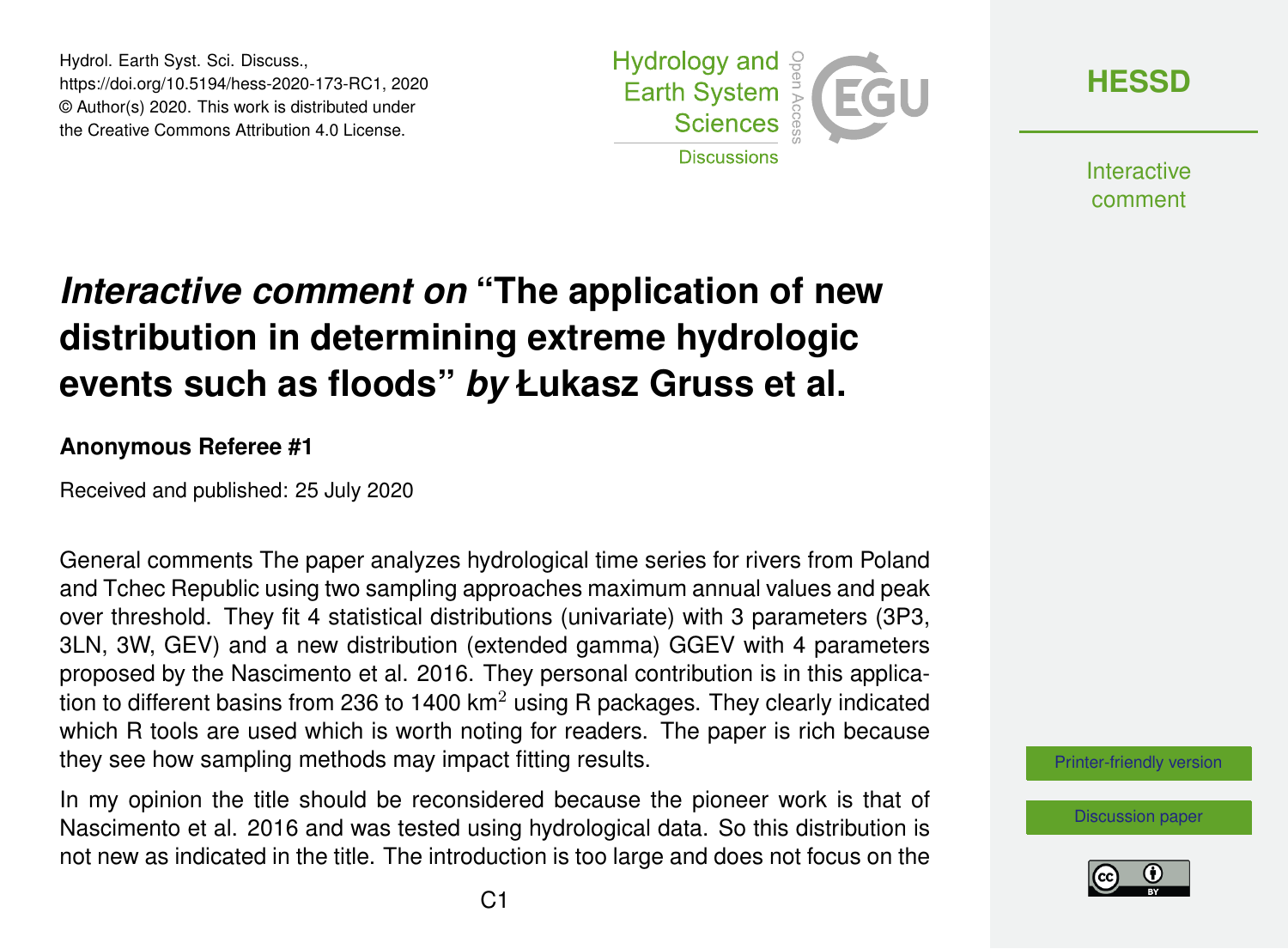problem: application of the 4 parameter distribution using two sampling methods. The new in this paper is the use of mixed (extended) distributions. Unfortunately, the goal or the idea behind mixing is not outlined. For example, it is the case when the origin of maximum floods can be different from year (event) to year (event). So the physical meaning behind mixing is not noticed in the beginning of the paper (as in line 85). However this is the spirit of the work of Szulczewski and Jakubowski, 2018). Extended distributions would be a key word, because it was presented in this manner in the principal reference used (Nascimento et al. 2016). A section on model comparison is missed. Because authors compare 3 parameter distributions to 4 parameter, specific criteria should be adopted such as BIC and AIC.

some grammatical remarks in Abstract line 9 . without? line 103 various line 399 sample

Specific remarks : Abstract line 13 : it is not clear that authors discussed the parameter accuracy, later in this paper. Line 82 Pearson type III is 3 parameters. Its special case with 2 parameters is Gamma. Should be reformulated Line 129 the term genetic is not clear here. Why this word? authors may speak of flood generating processes Line 145 The 3 new distributions (The Dual Gamma Generalized Extreme Value Distribution (GGEV), the Exponentiated Generalized Extreme Value Distribution (EGEV)) were presented in a certain context (See Nascimento et al. 2016 "In recent years, several common distributions have been generalized via exponentiation. Let G(x) be the cdf of any continuous baseline distribution..." and Eq. 4. This context should be recalled here. Otherwise the reader who does not know the work of Nascimento et al. and other similar works about extended distributionswill not understand to general motivation of these "new" distributions lines 153 to 161 should be reformulated in order to define the objectives and the next sections of the paper line 160 why this hypothesis of the "best" ? Authors may just say that they study the adequacy of GGEV line 169 what do authors mean by profil? water level? line 172 is below meaning downstream? line 173 upstream is more adequate than below

**[HESSD](https://hess.copernicus.org/preprints/)**

**Interactive** comment

[Printer-friendly version](https://hess.copernicus.org/preprints/hess-2020-173/hess-2020-173-RC1-print.pdf)

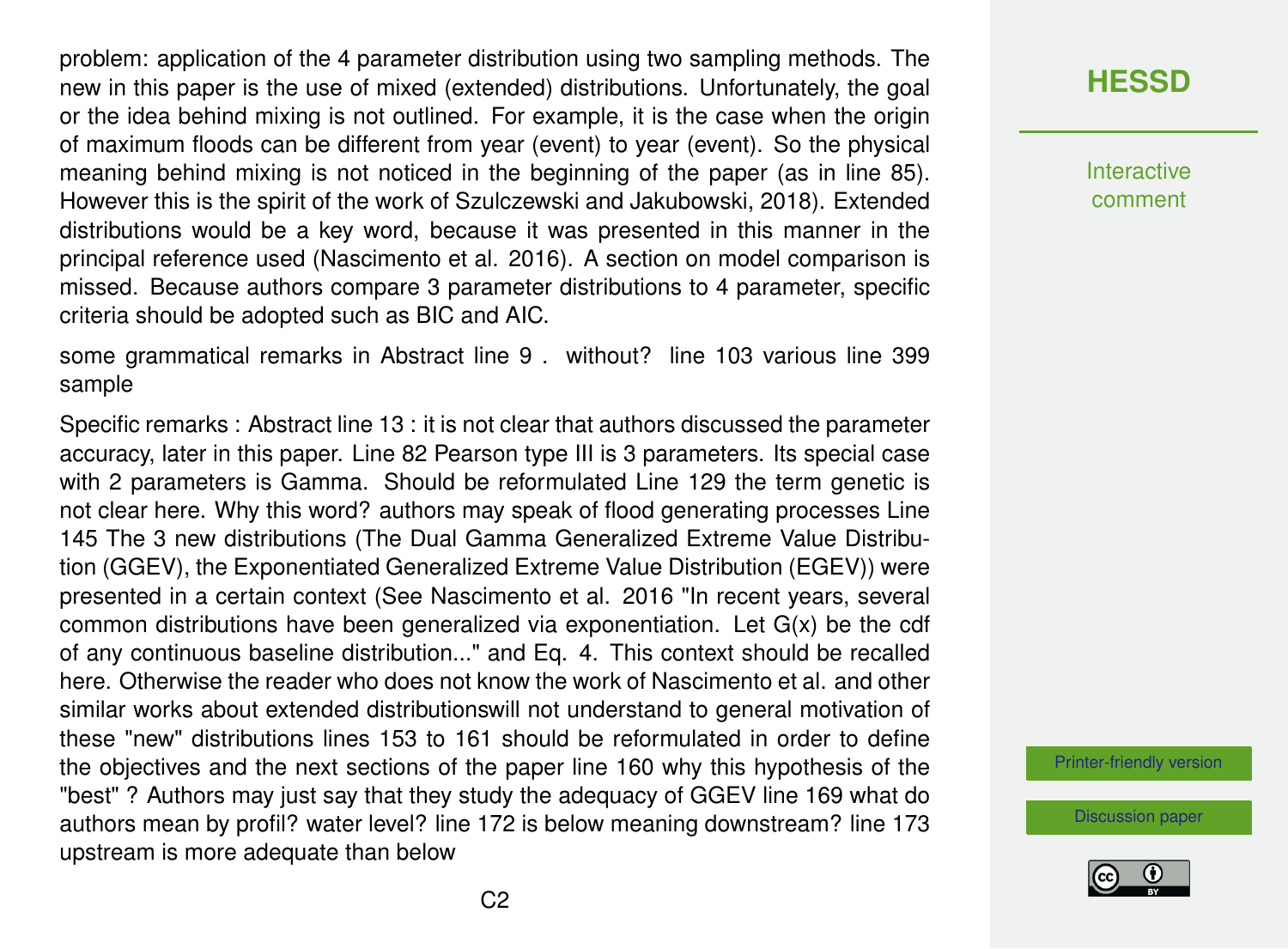line 200 homogeneity tests Line 225 GEV and Pareto are linked if one considers the POT model. This should be noticed somewhere because authors selected GEV (exponentiated GEVs) while using POT. In general with POT we use Pareto. line 255 why kurtosis while 3 parameters to fit? In general the smallest orders are used for distribution moments line 259 Gamma is not listed line 246. This sentence should be removed line 271 confidence level for what? do authors study the parameters confidence intervals?

line 300 "One of the goals of this article was to propose a new GGEV distribution model in the AM and POT method" this is not fully documented. line 303 what is the reference of MARE test of adequacy? line 309 it is not clear how MARE is an index. Is it MARE or an index based on MARE? line 314 A section on model comparison is missed. Because authors compare 3 parameter distributions to 4 parameter, specific criteria should be adopted such as BIC and AIC . line 318 are they significantly different from zero? If not, it is not a trend line 330 in POME application, to what extend are finding related to the level of the selected threshold? This could be more discussed. line 383 to compare fitting results of distributions involving a different number of parameters I believe that AIC or BIC criteria are more appropriate. while this is currently found in the literature, I do not believe on can rank distributions based on K-S results. K-S result is just accepting or rejecting. The value by itself has not a real meaning. One can rank distributions based of the performance of quantile estimation or parameter estimation (variance of standard error). line 410 empirical density (Kernel) should be reported in Figure 6 and figure 7 line 414 what is the reference to say that GEV distribution has a heavy tail? It is the case of Pareto, not for GEV as I know. May authors check according to El Adlouni et al. 2008 works (On the Tails of Extreme Event Distributions in Hydrology. June 2008 Journal of Hydrology 355(1):16-33)? line 430 "This indicates that the K-S test is stronger than the  $\chi$ 2 430 test." this is not clear. Why is it stronger? Is thre a physical reason for rejection? line 436 point 5 . this is known from the beginning. It cannot be a conclusion Table 1 "Water gauge location  $A\dot{z}$ . what does it mean? geographic coordinates should be given source of Table 1 of what? The reference is

## **[HESSD](https://hess.copernicus.org/preprints/)**

**Interactive** comment

[Printer-friendly version](https://hess.copernicus.org/preprints/hess-2020-173/hess-2020-173-RC1-print.pdf)